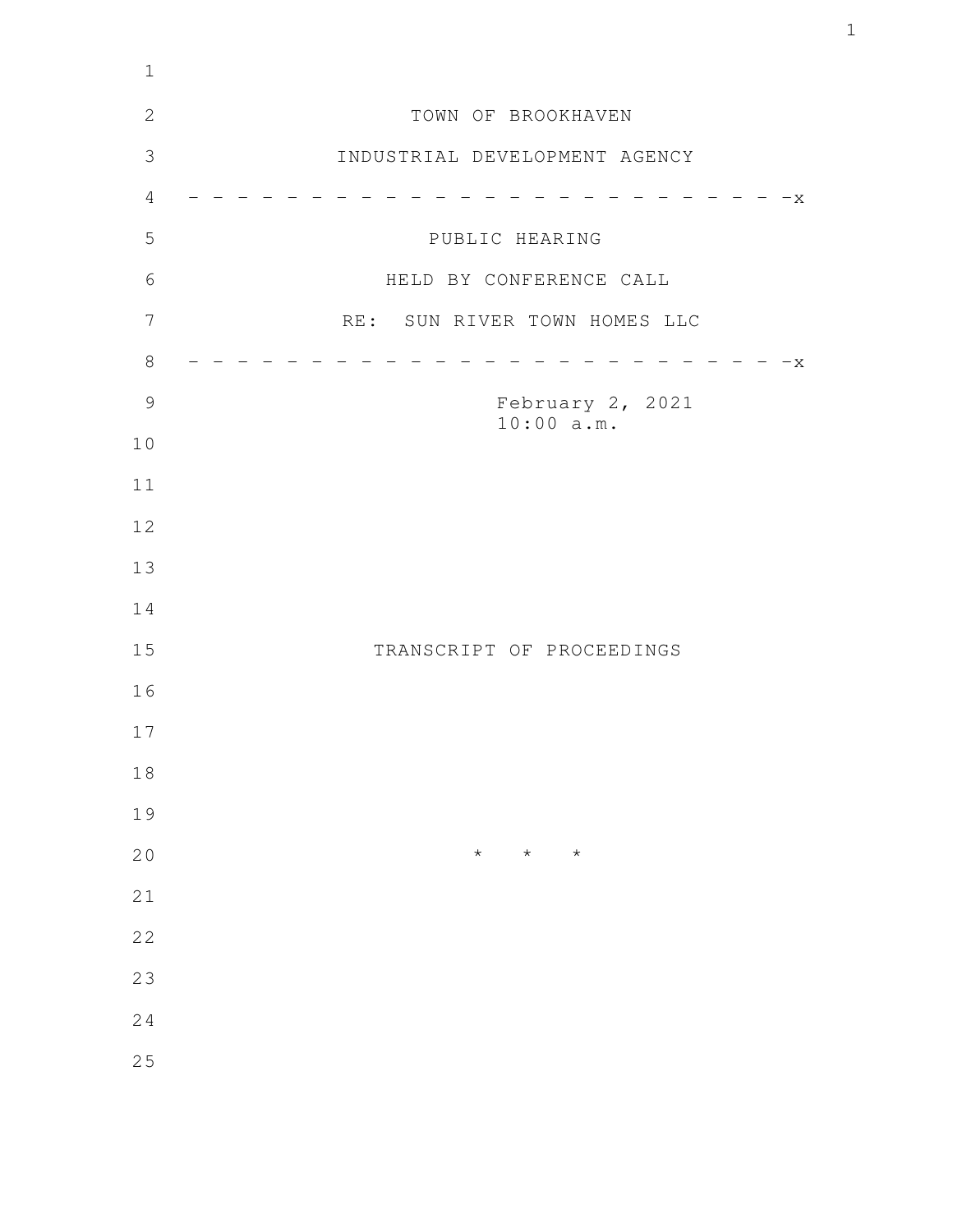| $\mathbf 1$    |                                                                      |
|----------------|----------------------------------------------------------------------|
| 2              | APPEARANCES:                                                         |
| $\mathfrak{Z}$ |                                                                      |
| $\overline{4}$ | TOB IDA: LISA MG MULLIGAN, CEO<br>JOCELYN LINSE, EXECUTIVE ASSISTANT |
| 5              |                                                                      |
| 6              | ALSO PRESENT: PETER L. CURRY, ESQ.,                                  |
| 7              | FARRELL FRITZ, P.C.<br>CHRISTINE LINSALATO,                          |
| $8\,$          | HEATHERWOOD COMMUNITIES<br>WILLIAM F. WEIR, ESQ.,                    |
| $\mathcal{G}$  | NIXON PEABODY                                                        |
| 10             |                                                                      |
| 11             |                                                                      |
| 12             |                                                                      |
| 13             |                                                                      |
| 14             |                                                                      |
| 15             | $\star$ $\star$ $\star$                                              |
| 16             |                                                                      |
| 17             |                                                                      |
| 18             |                                                                      |
| 19             |                                                                      |
| 20             |                                                                      |
| 21             |                                                                      |
| 22             |                                                                      |
| 23             |                                                                      |
| 24             |                                                                      |
| 25             |                                                                      |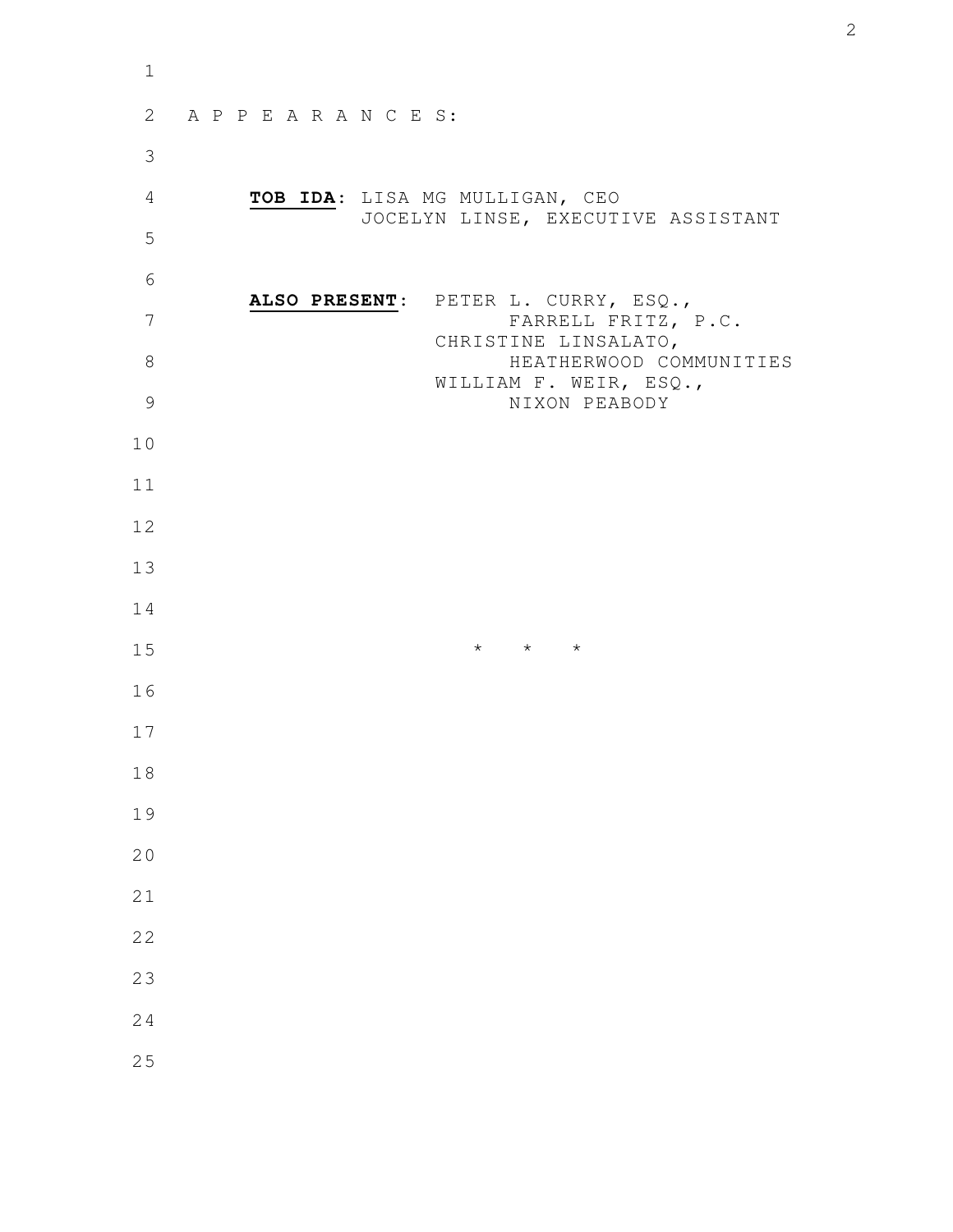MS. MULLIGAN: It is ten a.m. on February 2, 2021. This is the public hearing for the Town of Brookhaven Industrial

Development Agency for the Sun River LLC project. I'm going to read the public hearing into the record. 5 6 7

1

2

3

4

NOTICE IS HEREBY GIVEN that due to the Novel Coronavirus (COVID-19) Emergency State and Federal bans on large meetings or gatherings and pursuant to Governor Cuomo's Executive Order 202.1 issued on March 12, 2020, as amended to date, permitting local governments to hold public hearings by telephone and video conference and/or similar device, the Public Hearing scheduled for February 2, 2021, at 10:00 a.m., local time, being held by the Town of Brookhaven Industrial Development Agency (the "**Issuer**"), in accordance with the provisions of Article 18-A of the New York General Municipal Law will be held electronically via conference call instead of a public hearing open for the public to attend. Members of the public may listen to the Public Hearing, and comment on 8 9 10 11 12 13 14 15 16 17 18 19 20 21 22 23 24 25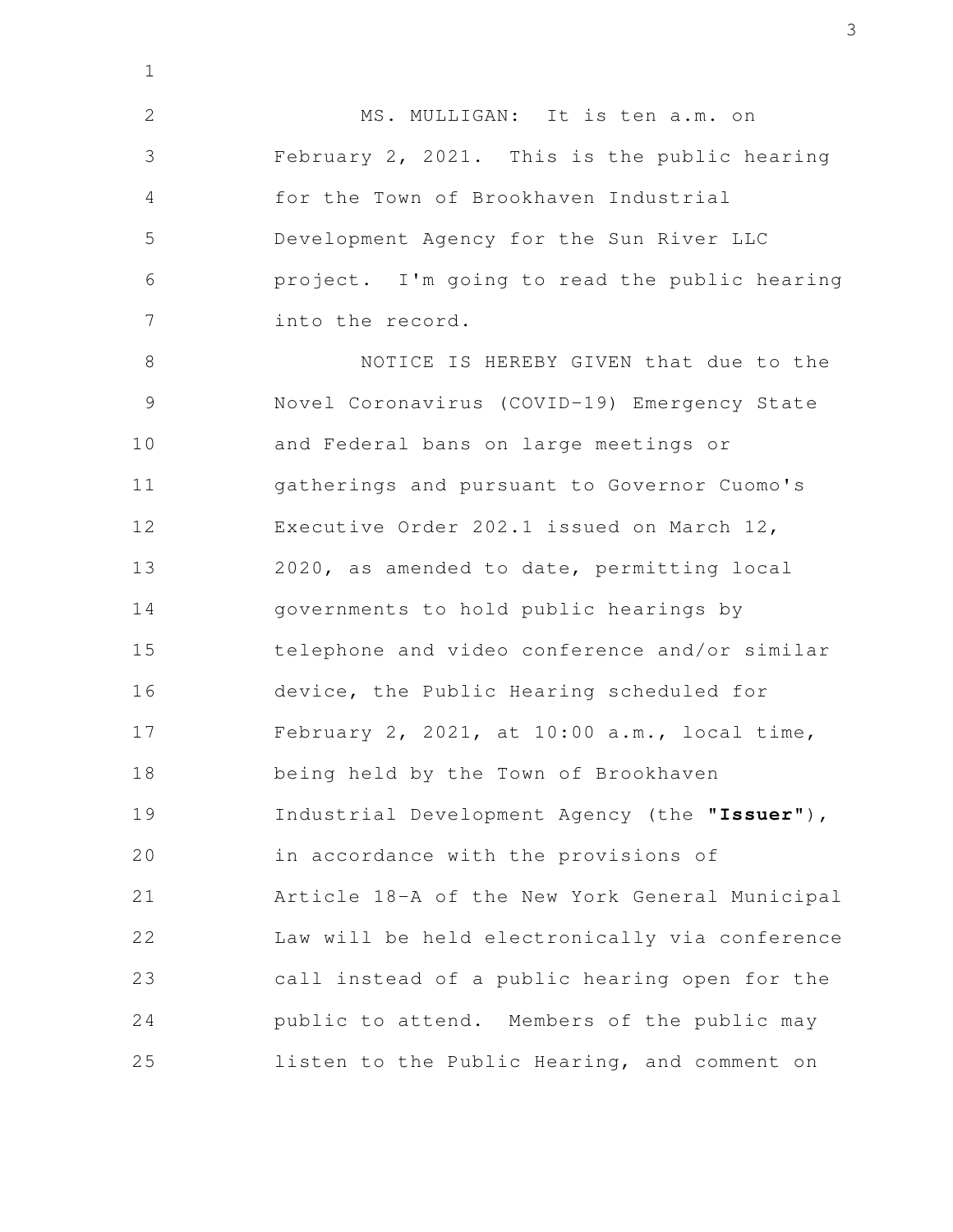the Project (defined below) and the benefits to be granted by the Issuer to the Company (defined below) during the Public Hearing, by calling (712)770-5505 and entering access code 884-124. Comments maybe also submitted to the Issuer in writing or electronically. Minutes of the Public Hearing will be transcribed and posted on the Issuer's website, all in connection with the following matters: 2 3 4 5 6 7 8 9 10

1

Sun River Town Homes LLC, a limited liability company organized and existing under the laws of the State of New York, on behalf of itself and/or the principal of Sun River Town Homes LLC and/or an entity formed or to be formed on behalf of any of the foregoing (the "**Company**"), has applied to the Agency to enter into a transaction in which the Agency will assist in (A) the acquisition of multiple parcels totaling approximately 27.0 acres of land located North of Sunrise Highway between Jerusalem Hollow Road and Moriches-Middle Island Road, Manorville, New York (the "**Land**"), (B) the construction, equipping and furnishing of approximately 198,399 square 11 12 13 14 15 16 17 18 19 20 21 22 23 24 25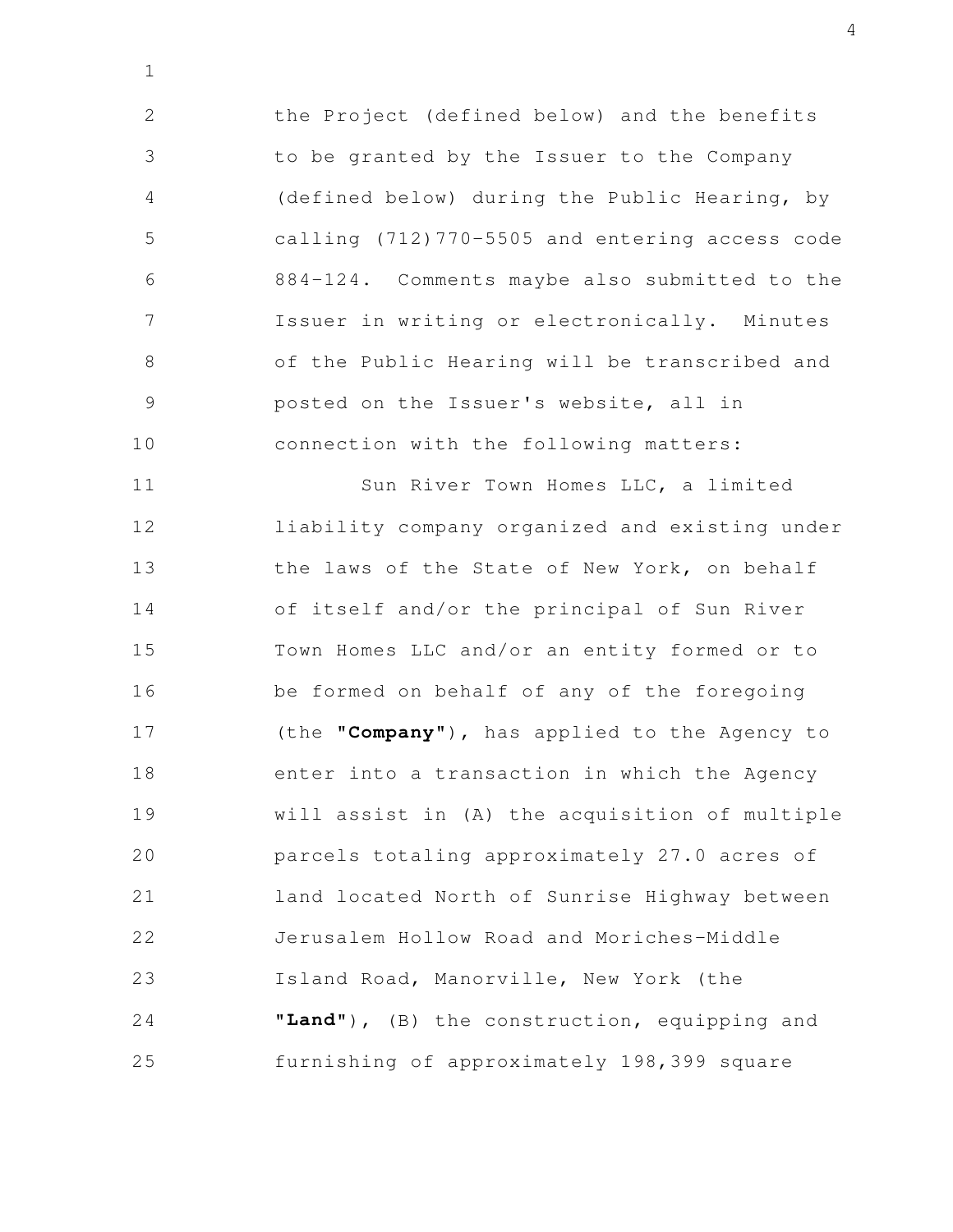feet of residential space across multiple buildings which will provide for one-hundred twenty-five (125) apartment units (described as approximately thirty-three (33) 3-Bedroom Townhouse units, approximately twelve (12) 2-Bedroom ranch units, approximately Forty (40) 3-Bedroom Upper Flat units and approximately Forty (40) 2-Bedroom Lower Flat units, at least 10% of the units will be Affordable units at 80% of Area Median Income ("**AMI**") and at least 10% of the units will be Workforce units at 120% of AMI), together with the acquisition, installation and equipping of improvements, structures and other related facilities attached to the Land (the "**Improvements**"), and (C) the acquisition and installation therein of certain equipment and personal property including, but not limited to, including shared common areas and other amenities and the furnishing thereof including, but not limited to, furniture, appliances, structures, equipping and personal property in the units (the "**Equipment**"; and together with the Land and the Improvements, 2 3 4 5 6 7 8 9 10 11 12 13 14 15 16 17 18 19 20 21 22 23 24 25

1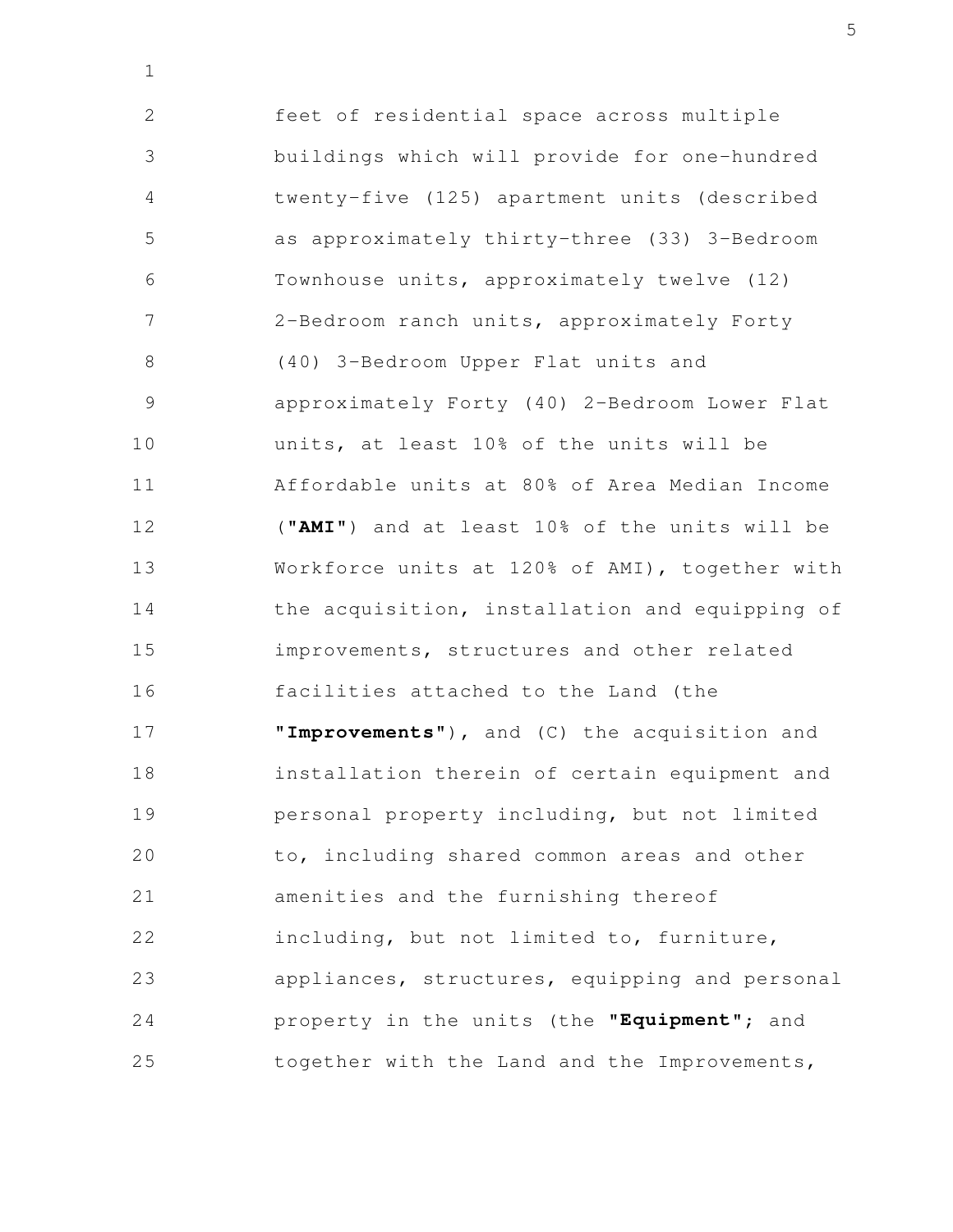the "**Facility**"), the residents of the Facility will have access to all amenities inside Villas @ Pine Hills an existing community including a pool and outdoor recreation space, which Facility is to be subleased by the Agency to the Company to be known as and used by the Company to provide housing for the residents of Manorville and Long Island (the "**Project**"). The Facility will be initially owned and managed or operated by the Company. 2 3 4 5 6 7 8 9 10 11

1

The Agency will acquire a leasehold interest in the Land and the Improvements and title to the Equipment and lease the Facility to the Company. The Agency contemplates that it will provide financial assistance to the Company in the form of exemptions from mortgage recording taxes in connection with the financing or any subsequent refinancing of the Facility, exemptions from sales and use taxes in connection with the construction and equipping of the Facility and exemption of real property taxes consistent with the uniform tax exemption policies ("**UTEP**") of the Agency. 12 13 14 15 16 17 18 19 20 21 22 23 24 25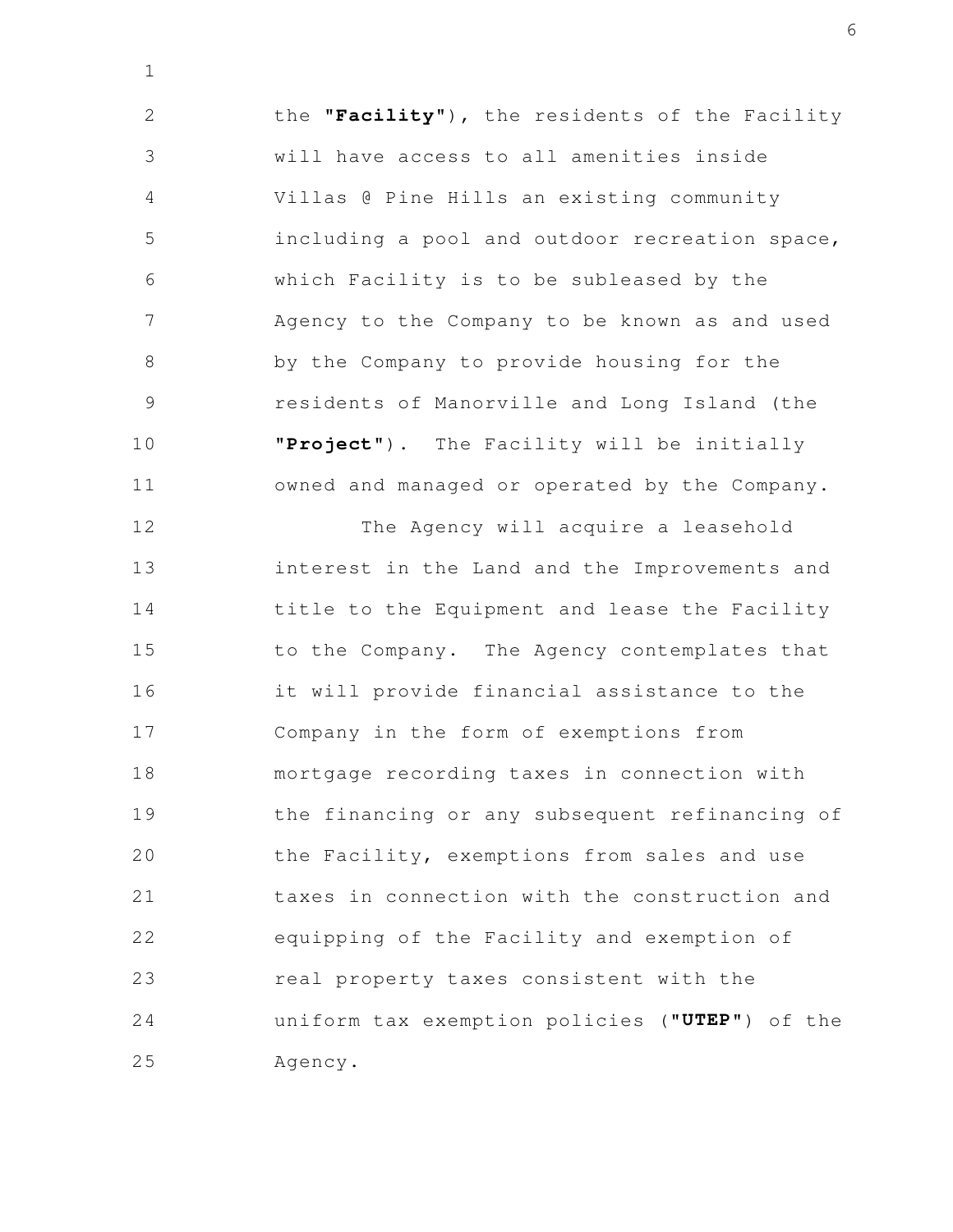A representative of the Issuer will, at the above-stated time and place, hear and accept written comments from all persons with views in favor of or opposed to either the proposed financial assistance to the Company or the location or nature of the Facility. Prior to the hearing, all persons will have the opportunity to review on the Issuer's website (https://brookhavenida.org/), the application for financial assistance filed by the Company with the Issuer and an analysis of the costs and benefits of the proposed Facility. Dated: January 23, 2021 TOWN OF BROOKHAVEN INDUSTRIAL DEVELOPMENT AGENCY By: Lisa MG Mulligan Title: Chief Executive Officer Would anyone like to make comment on this project? (No response.) MS. MULLIGAN: Hearing none, I'm going to leave this open in case anyone joins to make comment. 2 3 4 5 6 7 8 9 10 11 12 13 14 15 16 17 18 19 20 21 22 23 24 25

1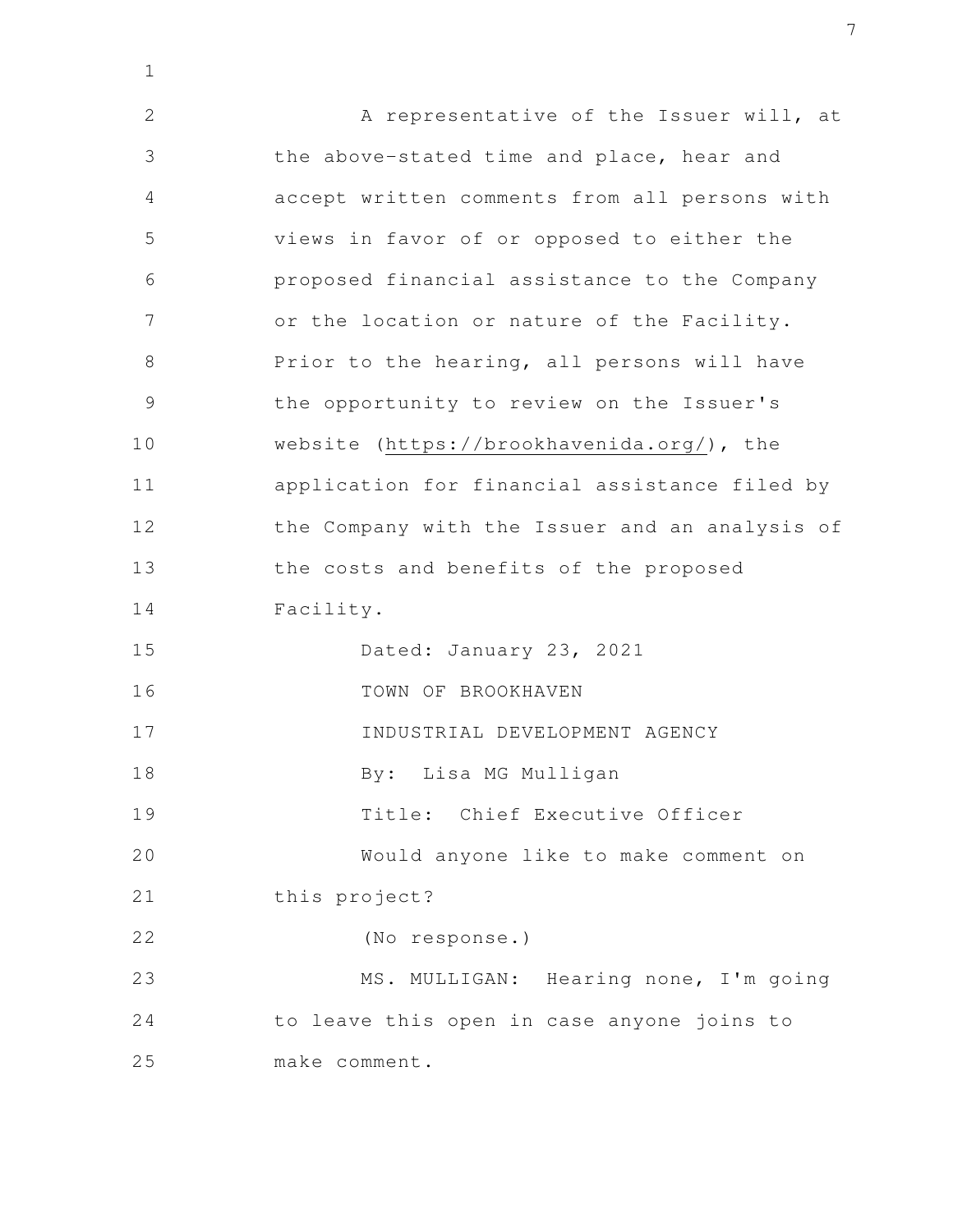| $\mathbf 1$   |                                             |
|---------------|---------------------------------------------|
| $\mathbf{2}$  | (Pause.)                                    |
| 3             | MS. MULLIGAN: It's 10:15 a.m. on            |
| 4             | February 2, 2021. This is the Town of       |
| 5             | Brookhaven Industrial Development Agency    |
| 6             | public hearing for the Sun River Town Homes |
| 7             | LLC project.                                |
| 8             | Has anyone joined the call who would        |
| $\mathcal{G}$ | like to make comment?                       |
| 10            | (No response.)                              |
| 11            | MS. MULLIGAN: Hearing none, I'm going       |
| 12            | to keep this open in case someone joins.    |
| 13            | (Pause.)                                    |
| 14            | MS. MULLIGAN: It's 10:30 a.m. on            |
| 15            | February 2, 2021. This is the Town of       |
| 16            | Brookhaven Industrial Development Agency    |
| 17            | public hearing for the Sun River Town Homes |
| 18            | LLC project.                                |
| 19            | Has anyone joined the call that would       |
| 20            | like to make comment?                       |
| 21            | (No response.)                              |
| 22            | MS. MULLIGAN: Hearing none, I'm going       |
| 23            | to close this public hearing.               |
| 24            | Thank you.                                  |
| 25            |                                             |